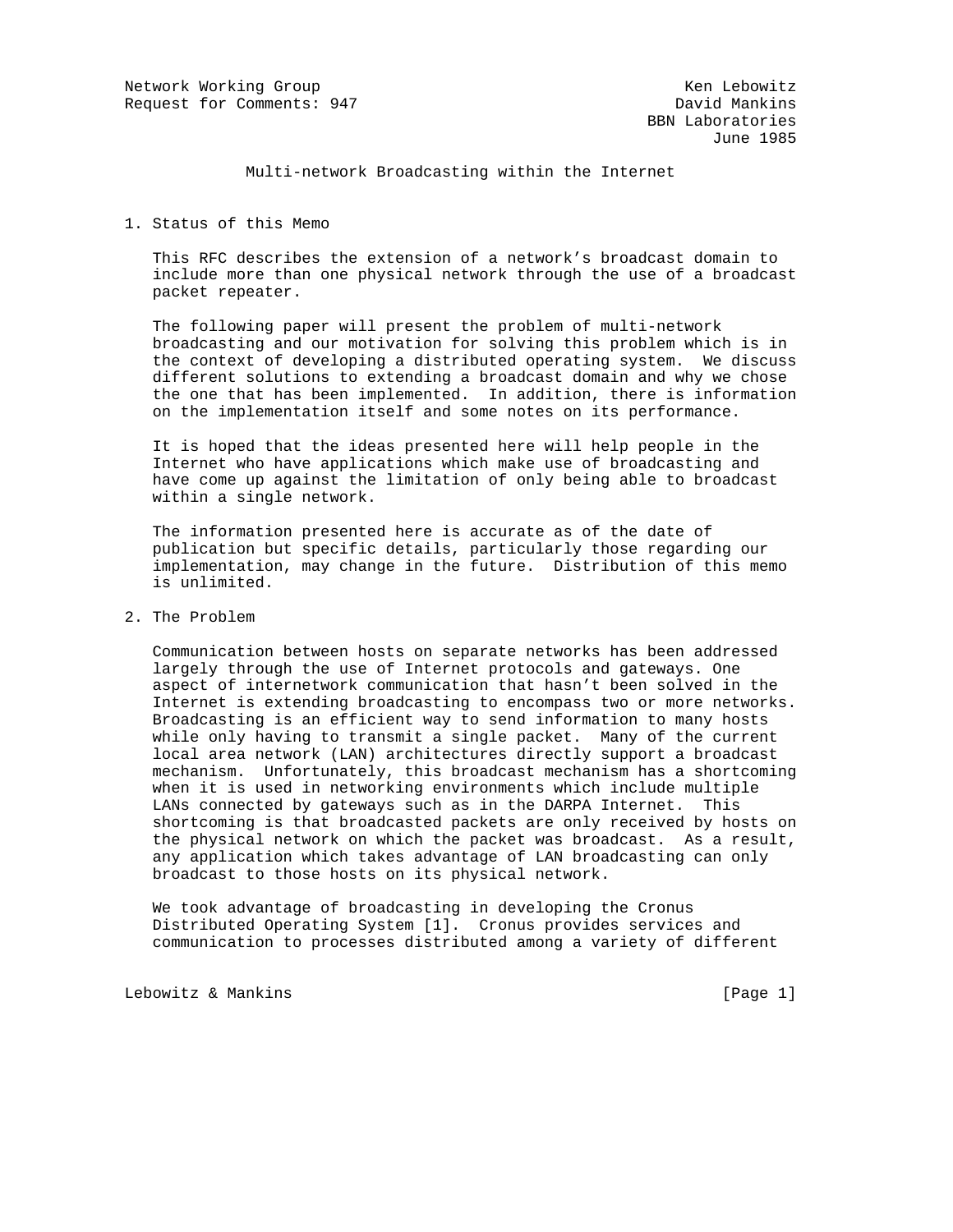RFC 947 June 1985 Multi-network Broadcasting within the Internet

 types of computer systems. Cronus is built around logical clusters of hosts connected to one or more high-speed LANs. Communication in Cronus is built upon the TCP and UDP protocols. Cronus makes use of broadcasting for dynamically locating resources on other hosts and collecting status information from a collection of servers. Since Cronus's broadcast capabilities are not intended to be limited to the boundaries of a single LAN, we needed to find some way to extend our broadcasting domain to include hosts on distant LANs in order to experiment with clusters that span several physical networks. Cronus predominantly uses broadcasting to communicate with a subset of the hosts that actually receive the broadcasted message. A multicast mechanism would be more appropriate, but was unavailable in some of our network implementations, so we chose broadcast for the initial implementation of Cronus utilities.

## 3. Our Solution

 The technique we chose to experiment with the multi-network broadcasting problem can be described as a "broadcast repeater". A broadcast repeater is a mechanism which transparently relays broadcast packets from one LAN to another, and may also forward broadcast packets to hosts on a network which doesn't support broadcasting at the link-level. This mechanism provides flexibility while still taking advantage of the convenience of LAN broadcasts.

 Our broadcast repeater is a process on a network host which listens for broadcast packets. These packets are picked up and retransmitted, using a simple repeater-to-repeater protocol, to one or more repeaters that are connected to distant LANs. The repeater on the receiving end will rebroadcast the packet on its LAN, retaining the original packet's source address. The broadcast repeater can be made very intelligent in its selection of messages to be forwarded. We currently have the repeater forward only broadcast messages sent using the UDP ports used by Cronus, but messages may be selected using any field in the UDP or IP headers, or all IP-level broadcast messages may be forwarded.

4. Alternatives to the Broadcast Repeater

 We explored a few alternatives before deciding on our technique to forward broadcast messages. One of these methods was to put additional functions into the Internet gateways. Gateways could listen at the link-level for broadcast packets and relay the packets to one or more gateways on distant LANs. These gateways could then transmit the same packet onto their networks using the local network's link-level broadcast capability, if one is available. All gateways participating in this scheme would have to maintain tables

Lebowitz & Mankins [Page 2]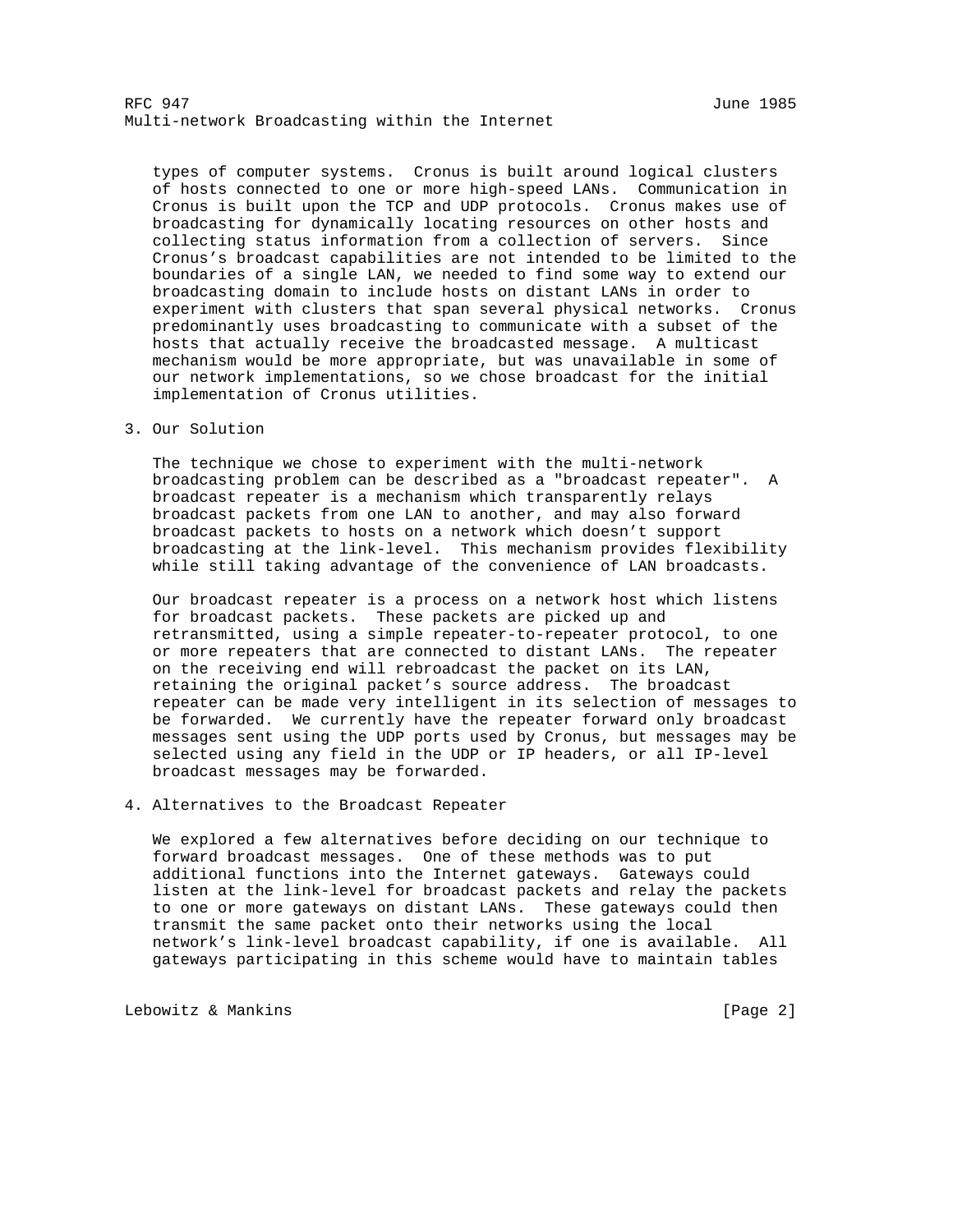of all other gateways which are to receive broadcasts. If the recipient gateway was serving a network without a capacity to broadcast it could forward the messages directly to one or more designated hosts on its network but, again, it would require that tables be kept in the gateway. Putting this sort of function into gateways was rejected for a number of reasons: (a) it would require extensions to the gateway control protocol to allow updating the lists gateways would have to maintain, (b) since not all messages (e.g., LAN address- resolution messages) need be forwarded, the need to control forwarding should be under the control of higher levels of the protocol than may be available to the gateways, (c) Cronus could be put into environments where the gateways may be provided by alternative vendors who may not implement broadcast propagation, (d) as a part of the underlying network, gateways are likely to be controlled by a different agency from that controlling the configuration of a Cronus system, adding bureaucratic complexity to reconfiguration.

 Another idea which was rejected was to put broadcast functionality into the Cronus kernel. The Cronus kernel is a process which runs on each host participating in Cronus, and has the task of routing all messages passed between Cronus processes. The Cronus kernel is the only program in the Cronus system which directly uses broadcast capability (other parts of Cronus communicate using mechanisms provided by the kernel). We could either entirely remove the Cronus kernel's dependence on broadcast, or add a mechanism for emulating broadcast using serially-transmitted messages when the underlying network does not provide a broadcast facility itself. Either solution requires all Cronus kernel processes to know the addresses of all other participants in a Cronus system, which we view as an undesirable limit on configuration flexibility. Also, this solution would be Cronus-specific, while the broadcast-repeater solution is applicable to other broadcast-based protocols.

5. Implementation

 The broadcast repeater is implemented as two separate processes - the forwarder and the repeater. The forwarder process waits for broadcast UDP packets to come across its local network which match one or more specific port numbers (or destination addresses). When such a packet is found, it is encapsulated in a forwarder-repeater message sent to a repeater process on a foreign network. The repeater then relays the forwarded packet onto its LAN using that network's link-level broadcast address in the packet's destination field, but preserving the source address from the original packet.

When the forwarder process starts for the first time it reads a

Lebowitz & Mankins (2009) [Page 3]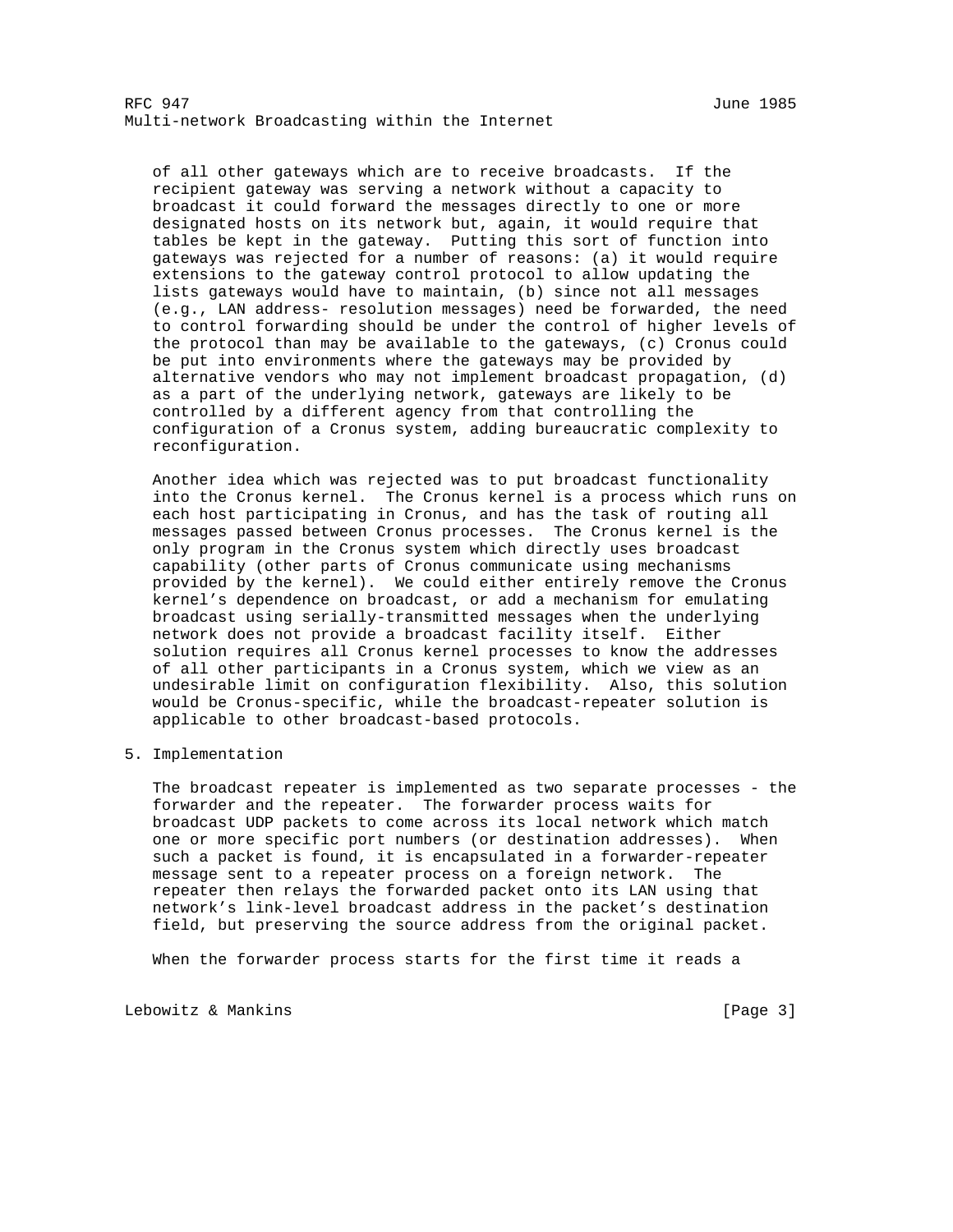configuration file. This file specifies the addresses of repeater processes, and selects which packets should be forwarded to each repeater process (different repeaters may select different sets of UDP packets). The forwarder attempts to establish a TCP connection to each repeater listed in the configuration file. If a TCP link to a repeater fails, the forwarder will periodically retry connecting to it. Non-repeater hosts may also be listed in the configuration file. For these hosts the forwarder will simply replace the destination broadcast address in the UDP packet with the host's address and send this new datagram directly to the non-repeater host.

 If a repeater and a forwarder co-exist on the same LAN a problem may arise if the forwarder picks up packets which have been rebroadcast by the repeater. As a precaution against rebroadcast of forwarded packets ("feedback" or "ringing"), the forwarder does not connect to any repeaters listed in its configuration file which are on the same network as the forwarder itself. Also, to avoid a broadcast loop involving two LANs, each with a forwarder talking to a repeater on the other LAN, forwarders do not forward packets whose source address is not on the forwarder's LAN.

6. Experience

 To date, the broadcast repeater has been implemented on the VAX running 4.2 BSD UNIX operating system with BBN's networking software and has proven to work quite well for our purposes. Our current configuration includes two Ethernets which are physically separated by two other LANs. For the past few months the broadcast repeater has successfully extended our broadcast domain to include both Ethernets even though messages between the two networks must pass through at least two gateways. We were forced to add a special capability to the BBN TCP/IP implementation which allows privileged processes to send out IP packets with another host's source address.

 The repeater imposes a fair amount of overhead on the shared hosts that currently support it due to the necessity of waking the forwarder process on all UDP packets which arrive at the host, since the decision to reject a packet is made by user-level software, rather than in the network protocol drivers. One solution to this problem would be to implement the packet filtering in the system kernel (leaving the configuration management and rebroadcast mechanism in user code) as has been done by Stanford/CMU in a UNIX packet filter they have developed. As an alternative we are planning to rehost the implementation of the repeater function as a specialized network service provided by a microcomputer based

Lebowitz & Mankins (2009) [Page 4]